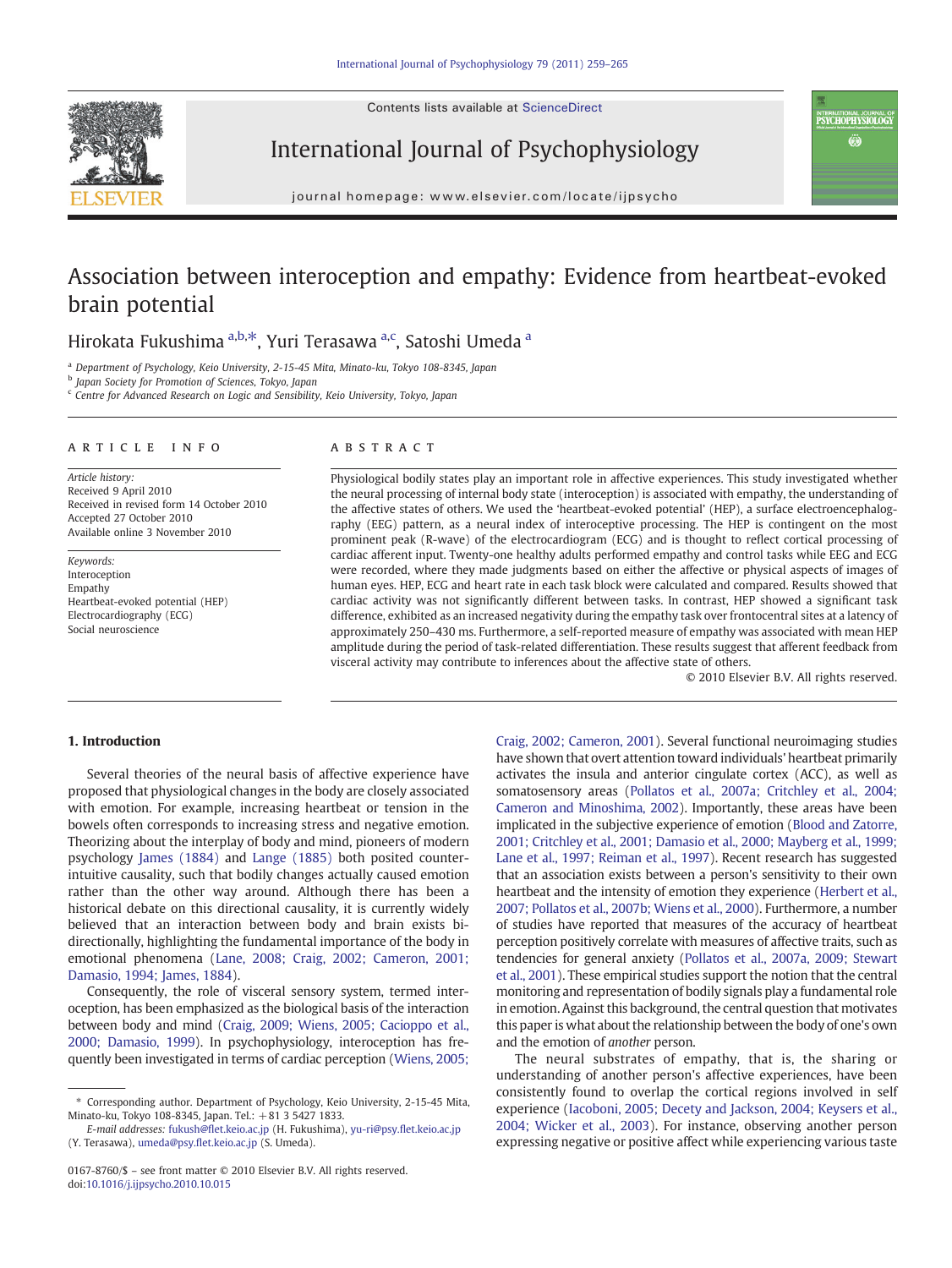stimuli was found to activate the insula and frontal operculum in the observer's brain. These same areas were also activated when the observer experienced the same taste stimuli themselves ([Jabbi et al.,](#page-6-0) [2007\)](#page-6-0). Observing others' pain has also been robustly found to activate the brain regions such as the insula and ACC [\(Lieberman and](#page-6-0) [Eisenberger, 2009; Jackson et al., 2005; Singer et al., 2004](#page-6-0)). One popular interpretation of such 'shared representation' between self and other's experience [\(Decety and Sommerville, 2003\)](#page-6-0) proposes that the brain represents other's experiences in terms of the experiences of the self. In other words, the brain may refer to one's own internal state to understand the experiences of others [\(Iacoboni, 2009; Singer and](#page-6-0) [Lamm, 2009; Rizzolatti et al., 2006](#page-6-0)). Although this view has been broadly (and often implicitly) accepted, the details of this putative selfreferential process for understanding others remain largely unclear.

As described previously, it is widely accepted that the bodily monitoring (interoception) is an important factor in experiencing emotion. Thus, this study hypothesized that the neural activities for interoception are also involved in processing the affective state of other people. We predicted that cortical activity underlying visceral monitoring would be modulated by whether an individual was engaged in empathy or not. To test this hypothesis, we conducted simultaneous recording of electroencephalography (EEG) and electrocardiography (ECG) while participants were performing tasks that either involved empathy, or involved only non-empathetic cognition. The neural activity underlying cardiac self-monitoring was examined in terms of its variation between periods of the empathy and the control tasks.

A type of event-related brain potential measured by EEG, termed the 'heartbeat-evoked potential' (HEP), has been examined previously to study the cortical processing of signals arising from cardiovascular activities [\(Schandry et al., 1986; Jones et al., 1986\)](#page-6-0). This potential is derived by averaging EEG segments that are time-locked to the Rpeaks of the ECG waveform, such that each EEG segment for analysis is placed in accord with a corresponding R-peak in the ECG waveform. Several studies have reported that the highest level of HEP activity is found at the frontocentral electrodes [\(Pollatos and Schandry, 2004;](#page-6-0) [Leopold and Schandry, 2001; Schandry and Montoya, 1996; Montoya](#page-6-0) [et al., 1993; Riordan et al., 1990\)](#page-6-0). The cardiovascular signals involved in generating the HEP are presumably conveyed via the visceral pathway from baroreceptors within vascular tissues or myocardial regions such as the carotid sinus and aortic arch ([Pollatos and](#page-6-0) [Schandry, 2004; Dirlich et al., 1998; Schandry and Montoya, 1996](#page-6-0)). The anterior or central distribution of HEP mentioned previously is considered to reflect its origin, arising from cortical areas involved in visceroafferent processing, such as the insula, ACC, and somatosensory cortex [\(Pollatos et al., 2005](#page-6-0)).

Previous studies reported that the HEP reflects psychological states, which are related to heartbeat perception. For example, [Schandry and Weitkunat \(1990\)](#page-6-0) trained participants to detect their heartbeat accurately by presenting them with feedback that had a temporal discrepancy between their repetitive button presses and their heartbeats. Participants that successfully increased their heartbeat sensitivity were found to show a significant change in HEP; there was a negative shift of the waveform compared with pre-training between 250 and 400 ms at Fz, F7, F8, and Cz sites. Several studies have also demonstrated that focusing attention on heartbeats resulted in a negative shift of the HEP, in the latency range of 250–500 ms for frontal and/or central locations ([Yuan et al., 2007; Montoya et al.,](#page-6-0) [1993; Schandry and Weitkunat, 1990; Riordan et al., 1990](#page-6-0)). These reports have suggested that the HEP can be a useful indicator of the cortical activity underlying interoceptive processing.

The primary aim of this study was to test for an association between interoception and empathy in terms of neural activity. We examined the HEP as an index of interoceptive cortical processing. Thus, our specific aim was to test whether the HEP was significantly different when participants were engaged with an empathy task,

relative to a control task not involving explicit empathy. To this end, we measured EEG and ECG while participants performed tasks that either did or did not involve explicit empathic processing. Participants were presented with pictures showing portions of human faces that included the eyes, and required to judge either affective or physical characteristics of the eyes. In the affective-judgment block (which served as an empathy task), participants evaluated the affective state (positive or negative) of the eyes. In the physical-judgment block (used as a control task), participants evaluated the degree of symmetry of the eyes. The two tasks were performed in a block design, so that the HEPs in the two task periods could be compared with each other. Furthermore, to further examine the interaction between interoception and empathy, a standard self-reported empathy questionnaire was administered ([Davis, 1983](#page-6-0)) to test for a possible correlation between the empathetic trait and HEP amplitude.

## 2. Methods

#### 2.1. Participants

Twenty-one healthy Japanese undergraduate students (15 females, aged 18–22 years, mean 19.2 years) participated in the experiment. Participants were paid 3000 yen ( $\approx$ 30 USD at the time of experiment) in addition to receiving extra course credit. Written informed consent was obtained from each participant before the experiment. The ethics committee of the Faculty of Letters at Keio University approved this study.

### 2.2. Apparatus and procedures

Participants were seated  $\approx$  1 m in front of a 22-inch CRT display in an electrically shielded room. Participants held a four-button response box with their left hand. Stimuli were produced from a database of face images (provided by Softopia Japan Foundation, Gifu, Japan), containing faces of Japanese persons ranging from 15 to 64 years of age. A set of 240 images (120 females and 120 males) displaying neutral expressions were selected and the eye regions (8 cm width and 3.5 cm height on the display) were cropped for use as stimuli. This study used eye stimuli with neutral expressions to diminish changes in participants' arousal. We were mainly interested in how the central monitoring of the cardiovascular system differed between conditions, and aimed to minimize changes in participants' cardiac activity as much as possible.

Participants performed two types of tasks ([Fig. 1](#page-2-0)). For the affective-judgment task, participants were instructed to judge the valence of each image (how positive or negative they imagined the person to be feeling). For the physical-judgment task, participants were instructed to judge how symmetrical each eye appeared. Participants executed both tasks in a block design with a pseudorandom order. Each block contained eight consecutive trials of either the affective- or physical-judgments. In each trial, an eye image presented for 3 s followed by an inter-stimulus interval (ISI) of 1 s. The ISI displayed one of two cues ('Expression' or 'Structure'), indicating the type of on-going task, and displaying a 4-point scale (for the affective blocks, 1, very unpleasant, 2, unpleasant, 3, pleasant, and 4, very pleasant, and for the physical blocks, 1, very symmetric, 2, symmetric, 3, asymmetric, and 4, very asymmetric). Participants evaluated each stimulus with the four-button device, pressing the button that corresponded to the appropriate item on the 4-point scale. Participants were required to respond before the next stimulus appeared; they were allowed to respond either during the eye stimuli, or in the inter-stimulus interval. No time pressure was given during this period. Rest periods were inserted between each block, the length of which was controlled by the participant. During rest periods, the display informed the participant of the task that the next block involved [\(Fig. 1](#page-2-0)).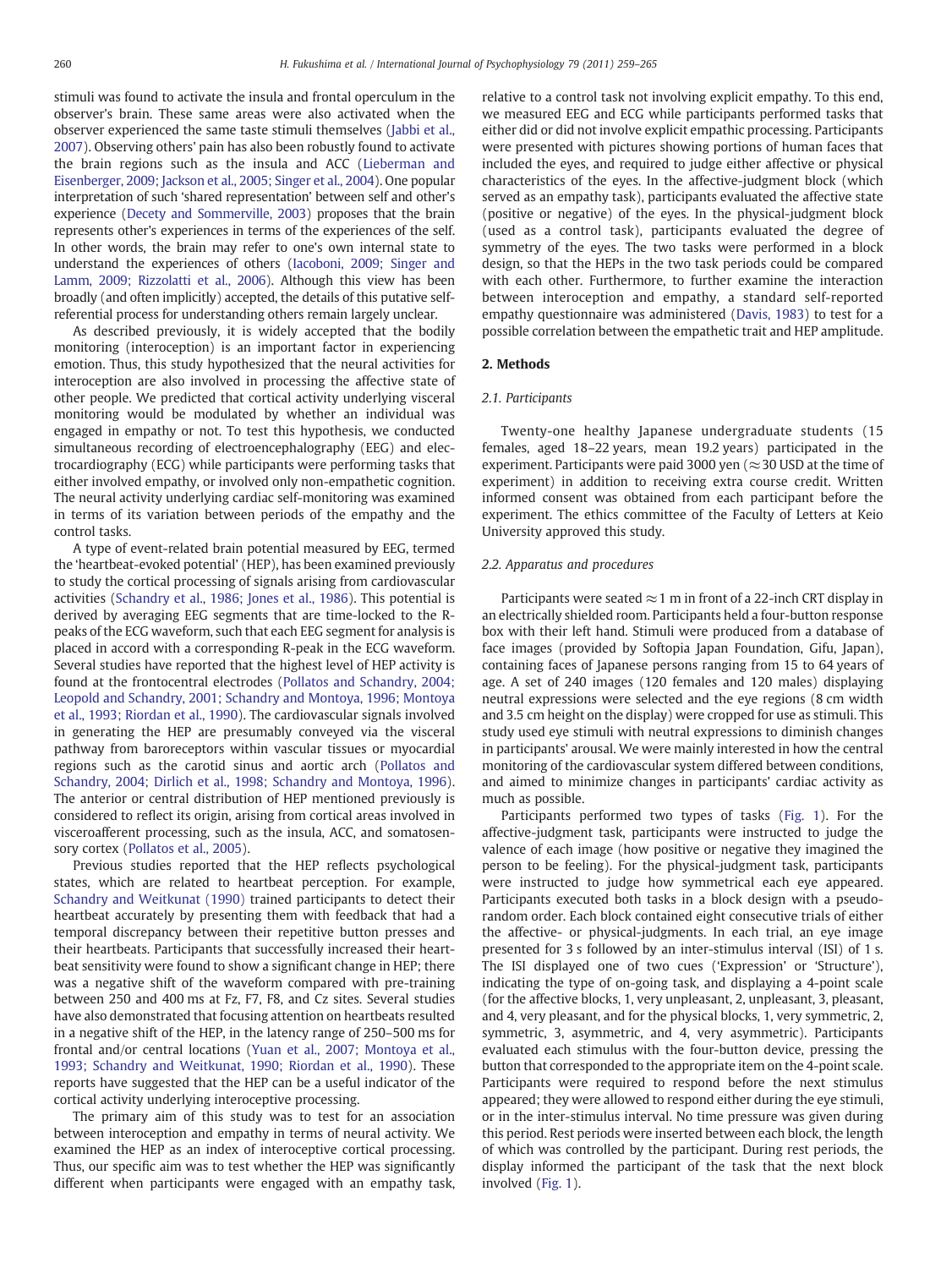<span id="page-2-0"></span>

Fig. 1. Task sequences. Participants performed two types of task in a block design. For a block of the affective-judgment (empathy) task, participants evaluated the affective valence and magnitude of the person depicted in each photo. In the physical-judgment (control) task, they evaluated the symmetry of the observed person's eyes. Each block contained eight consecutive trials from either of the two tasks.

#### 2.3. Electrophysiological measurements and analysis

Each participant's EEG, and ECG were recorded with Ag/Cl electrodes with a NeuroFax (Nihon-Kohden, Tokyo, Japan) system, sampled at 200 Hz with a 100-Hz low-pass filter. In the offline analysis, a 30-Hz low-pass filter was reapplied. EEG electrodes were attached at 10 sites (Fz, F3, F4, FCz, Cz, C3, C4, Pz, P7, and P8, according to the International 10-20 system) using an electrode cap (Quik Cap; Neuroscan, Charlotte, NC), being referenced to the averaged mastoids. ECG electrodes were placed on the left and right wrists.

The peaks of the ECG R-waves were detected offline and used as triggers for EEG segmentation to calculate the HEPs. All EEG data were segmented into 900-ms epochs, including a 100-ms pre-stimulus baseline period, based on the R-peak markers. Segments in the affectiveand physical-judgment blocks were averaged separately to calculate the HEPs for each condition. Only segments less than  $\pm 100 \mu$ V in each channel were analyzed and baseline-corrected.

After obtaining raw HEPs (shown in [Fig. 2](#page-3-0)), the ECG waveforms were scaled to fit EEG channels and subtracted from raw HEP waveforms to remove ECG artifacts, following the method described by [Schandry and Weitkunat \(1990\).](#page-6-0) Coefficients for multiplying the ECG waveforms to fit EEG waves were calculated using a least-squares method with amplitudes in the latency range of the ECG-R wave (30 ms before to 30 ms after the R-peak). Amplitude fitting was computed for each head channel because ECG contamination was expected to differ across cranial sites.

Previous studies showed modulation of HEPs in somewhat scattered scalp regions (around central or frontal sites) and a range of latencies (broadly between 200 and 600 ms; [Pollatos and Schandry,](#page-6-0) [2004; Montoya et al., 1993; Schandry and Weitkunat, 1990; Riordan](#page-6-0) [et al., 1990](#page-6-0)). As such, we explored all data points and electrode sites to investigate task differences in the HEP wave, rather than postulating a priori regions and latencies of interest. The artifact-corrected HEPs in each channel were subjected to a successive two-tailed within-subject t-test at each data point. This test was combined with nonparametric cluster-based statistics to control for multiple comparisons ([Maris and](#page-6-0) [Oostenveld, 2007\)](#page-6-0). In this analysis, all data points where  $p<0.05$ (uncorrected) were identified and clustered on the basis of temporal and spatial adjacencies. Cluster-level statistics were then calculated by taking the sum of the t-values within each cluster. The probabilities of these cluster-level statistics were calculated by performing a large number (1000 times) of random assignments of conditions (i.e. tasks) across 21 subjects. The significance threshold (corrected) in the given data was determined based on a histogram of the clustered statistics derived from this Monte Carlo test.

ECG waveforms were segmented into 1200-ms epochs based on the R-peaks including a 300-ms pre-R period to cover the PQsegments. ECG segments of periods in which EEG data survived the artifact rejection were averaged for each task. It has been reported that the ECG waveforms, such as the amplitudes of the P-wave and Twave, are modulated mainly by sympathetic activity, and could reflect psychological states [\(Hijzen and Slangen, 1985; Kline et al., 1998;](#page-6-0) [Furedy et al., 1996](#page-6-0)). Thus the P- and T-wave amplitudes of the ECG signal were calculated and compared between tasks with withinsubject two-tailed t-tests. Two-tailed t-tests were also applied at each ECG data point to further test possible task-related modulation.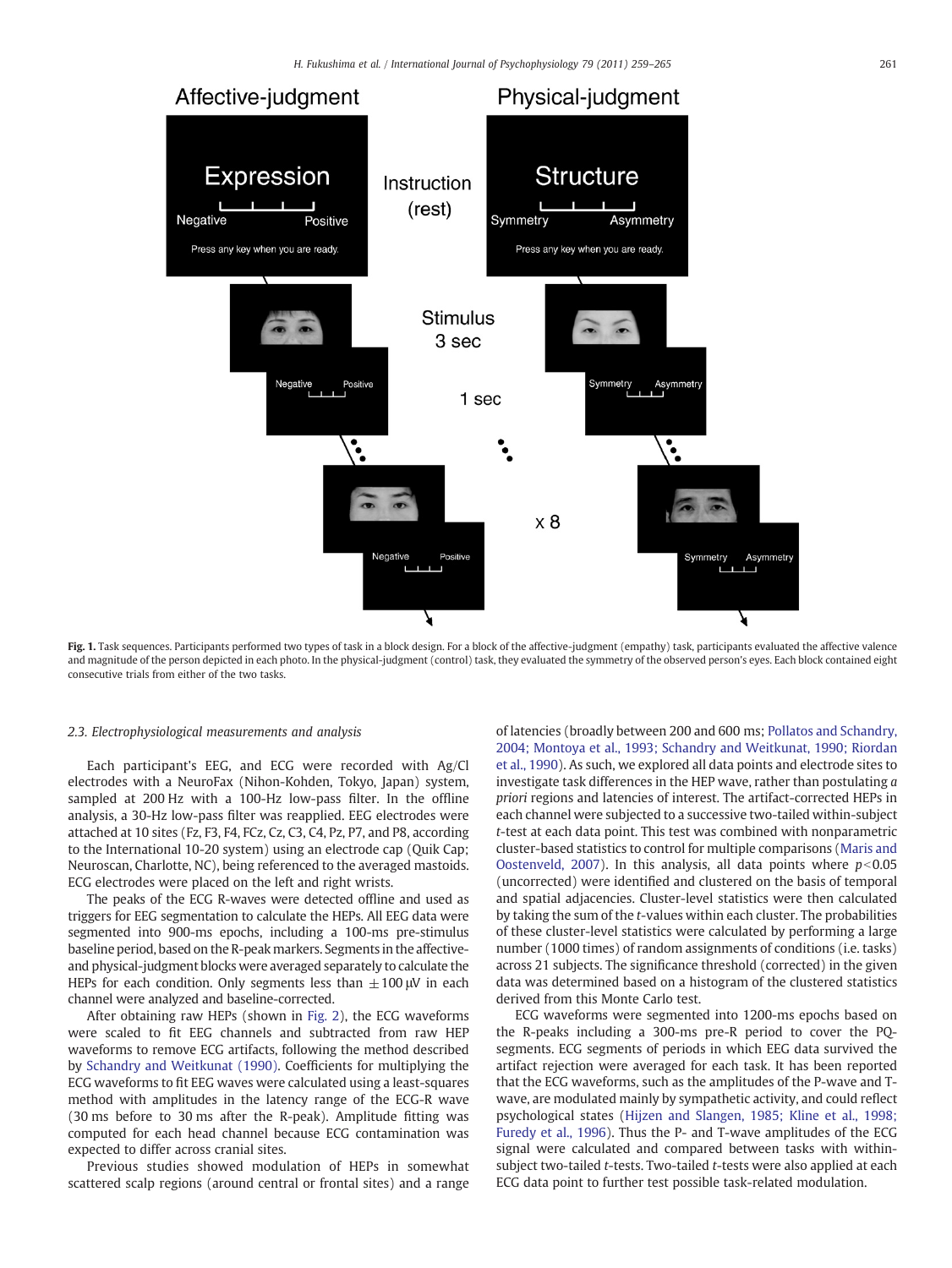<span id="page-3-0"></span>

Fig. 2. The raw waveforms of grand-averaged heartbeat-evoked potentials (HEPs) in two task conditions. All potentials are aligned to the R-wave of the ECG. Shaded squares overlaid on the waveforms at F3 and Fz show the period of statistically significant between-task differences (250–285 ms). ECG waveforms are illustrated with extending pre-R-wave period to cover the whole ECG components. Note that the ECGs for the two tasks overlap each other.

#### 2.4. Questionnaire

During preparation for the physiological measurements, participants filled out a paper questionnaire measuring the tendency to empathy: the Interpersonal Reactivity Index (IRI; ([Davis, 1983\)](#page-6-0)). Scores on the IRI subscale termed 'empathetic concern', which reflects the capacity of the respondent for warm, concerned, compassionate feelings for others, were calculated for each participant. This measure has been shown to positively correlate with the magnitude of neural activity related to empathy, for instance, that of insula activity during pain observation ([Singer et al., 2004, 2006\)](#page-6-0).

# 3. Results

#### 3.1. Behavioral measurement

In both the affective-judgment and physical-judgment tasks, evaluation of stimuli was performed with a four-point scale (1, 2, 3, and 4. Mean 2.5). The average judgment scores on the affective and physical tasks (and SDs) were 2.40 (0.25) and 2.49 (0.26), respectively.

#### 3.2. Cardiac measurements

The average (and SDs of) heart rates of participants during each task type were 63.25 (8.87) bpm for the affective-judgment blocks and 63.45 (8.95) bpm for the physical-judgment blocks. There was no significant difference between tasks ( $t_{20} = .62$ ,  $p = .54$ )

The average P-wave amplitudes on the ECG were 45.79 (18.51) μV for the affective blocks and 46.04 (18.90) μV for the physical blocks, indicating that there was no task-related difference  $(t_{20}=.58,$  $p = 0.57$ ). The T-wave amplitudes were 286.16 (104.458) μV for the affective blocks and 286.00 (104.459) μV for the physical blocks, again showing no task difference ( $t_{20}$  = .14,  $p$  = .88). ECG waves were also subjected to a successive two-tailed within-subject t-test at each data point, comparing data for the two tasks, and no significant task difference was detected. ECG waveforms are illustrated in Fig. 2, showing the total overlap between the two task conditions.

# 3.3. Brain potential (HEP)

Raw waveforms of grand-averaged HEPs for the affective and the physical-judgment tasks are shown in Fig. 2. These uncorrected waveforms show the contamination of the ECG data. The raw HEPs contained sharp peaks at all electrode sites in the latency of the ECG Rwave. The HEPs evoked in both tasks exhibited comparable waveforms, but some differences were detected around frontal electrode sites. Continuous t-tests revealed increased negative amplitude in the affective trials compared with the physical trials at left frontal (F3) and medial frontal (Fz) electrodes within a latency range of 250– 285 ms (F3: 250–285 ms; and Fz: 260–275 ms).

[Fig. 3](#page-4-0) shows HEPs following ECG-artifact correction. In the corrected HEPs, broader periods of significant group differences were detected in comparison to the differences in the raw HEPs, around frontocentral sites (F3, Fz, F4, FCz, and C3) in the latency range of 245–285 ms after the R-peak. Left-hemispheric sites (F3 and C3) also exhibited a task difference in the latency range of 395–430 ms (see [Table 1\)](#page-4-0).

#### 3.4. Correlation between empathy score and HEP

Average empathy questionnaire ('empathic concern'; EC) score (and SD) was 20.81 (4.35). This distribution falls within the average range reported previously for a normal Japanese population [\(Sakurai, 1988\)](#page-6-0). To test for a correlation between questionnaire score and the HEP, mean amplitudes of artifact-corrected HEPs for both task blocks were calculated at the electrodes within the periods in which significant task-related difference was detected ([Table 1](#page-4-0)). The differences in mean amplitudes between the two tasks were also calculated in each period and electrode. The correlation between these amplitudes (from the two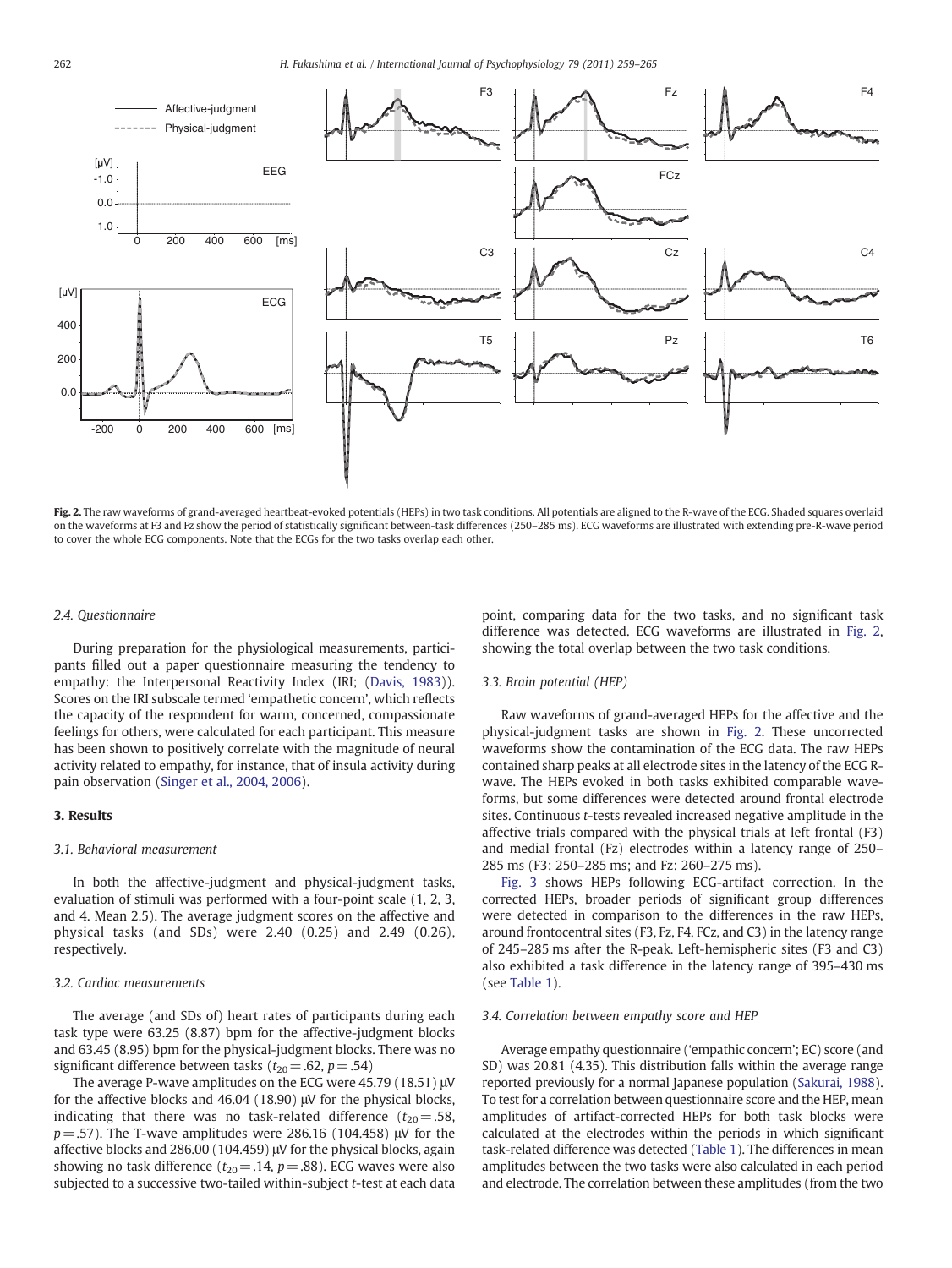<span id="page-4-0"></span>

Fig. 3. The HEP waveforms corrected for ECG contamination in two task conditions. Shaded squares overlaid on the waveforms show the periods of statistically significant betweentask differences (245–285 ms and 395–430 ms latency range).

tasks and their differences) and EC scores was then calculated. Correlation coefficients (Pearson's  $r$ ) for each test are illustrated in Table 1. HEP amplitudes for the affective-judgment task showed significant positive correlations at fronto-lateral sites (F3:  $r_{21}=0.53$ ,  $p=0.013$  and F4:  $r_{21}=0.45$ ,  $p=0.042$ ) in the 250–285 latency range. Unexpectedly, the amplitude at F4 within the same period elicited in the physical-judgment task also correlated with EC score ( $r_{21}=0.50$ ,  $p=0.022$ ). Fronto-medial sites in the same latency range also showed weak correlations with trait scores, but these did not reach significance (Fz; in the affective task:  $r_{21}=0.39$ ,  $p=0.080$  and the physical task:  $r_{21}=0.41$ ,  $p=0.062$ ). As for the task difference in HEP amplitude, the potentials recorded from F3 exhibited a significant correlation with EC score ( $r_{21}=0.44$ ,  $p=.048$ ).

# 4. Discussion

The present study examined whether interoceptive processing, considered to contribute to the basis of emotion, is associated with empathy, the ability to understand emotion in others. To this end, HEPs and cardiac responses of participants while performing empathy and control tasks (affective and physical-judgment) were compared. Results did not reveal any task-related differences in cardiac measures (heart rate and ECG waveforms), whereas a significant task-related difference was observed in the HEP, which is considered to reflect cortical processing of cardiac activity. In addition, we detected a correlation between self-rated empathy scores and HEP amplitude. These results suggest that cardiac monitoring in the brain may be involved in processing the affective mental states of others.

It is well known that changes in cardiac activity, such as heart rate and amplitude of ECG components, are often accompanied by changes in emotional states [\(Furedy et al., 1996; Ekman et al., 1983\)](#page-6-0). Although the present study monitored ECG only with lead-II derivation, which provides limited information of cardiac depolarization, there were no measures showing task-related difference in cardiac activities. This is likely to have occurred because task stimuli were eyes displaying neutral expressions, so that variations in participants' arousal were too slight to alter their cardiac state. Importantly, despite the absence of cardiac effects, HEP waveforms showed short-lasting but significant differences between the tasks. This result suggests that what changed the HEP waveform was not the afferent cardiac signal itself, but the cortical monitoring of it.

The difference in the HEP waveform was observed as a negative shift for the affective-judgment task relative to the physical-judgment task at frontal electrodes in a latency range of approximately 250– 430 ms. This result is in line with the results of previous studies showing that bodily attention influences the HEP waveform. In these previous studies, when participants were required to attend to their heartbeats, the HEP was modulated as a negative shift in frontal or central sites roughly around a 250–500 ms latency range, compared with HEP in the baseline state [\(Montoya et al., 1993; Schandry and](#page-6-0) [Weitkunat, 1990; Riordan et al., 1990\)](#page-6-0). Although the current task did not explicitly require participants to attend their heartbeat, we propose that the brain may implicitly increase its sensitivity in self-

Table 1

Periods of significant differences between tasks in corrected HEP. Latencies for each period (shown in ms) and correlation coefficients (Pearson's r) for relationship between HEP amplitude and scores on the empathy questionnaire (empathic concern in the IRI) are displayed.

|                                    |          |             | C3      |             | Fz.         | FCz         | F <sub>4</sub> |
|------------------------------------|----------|-------------|---------|-------------|-------------|-------------|----------------|
| Latency for the task difference    | 250-285  | $395 - 430$ | 245-270 | $395 - 430$ | $260 - 275$ | $260 - 275$ | 265-285        |
| Mean t-values                      | 2.510    | 2.348       | 2.366   | 2.505       | 2.402       | 2.126       | 2.227          |
| Correlation with the empathy score |          |             |         |             |             |             |                |
| Affective-judgment task            | $0.53*$  | 0.25        | 0.31    | 0.24        | $0.39^{T}$  | 0.19        | $0.45*$        |
| Physical-judgment task             | 0.36     | 0.18        | 0.29    | 0.13        | 0.41        | 0.30        | $0.50*$        |
| Task difference                    | $0.44^*$ | 0.16        | 0.08    | 0.13        | 0.07        | $-0.03$     | $-0.19$        |

 $p < 0.05$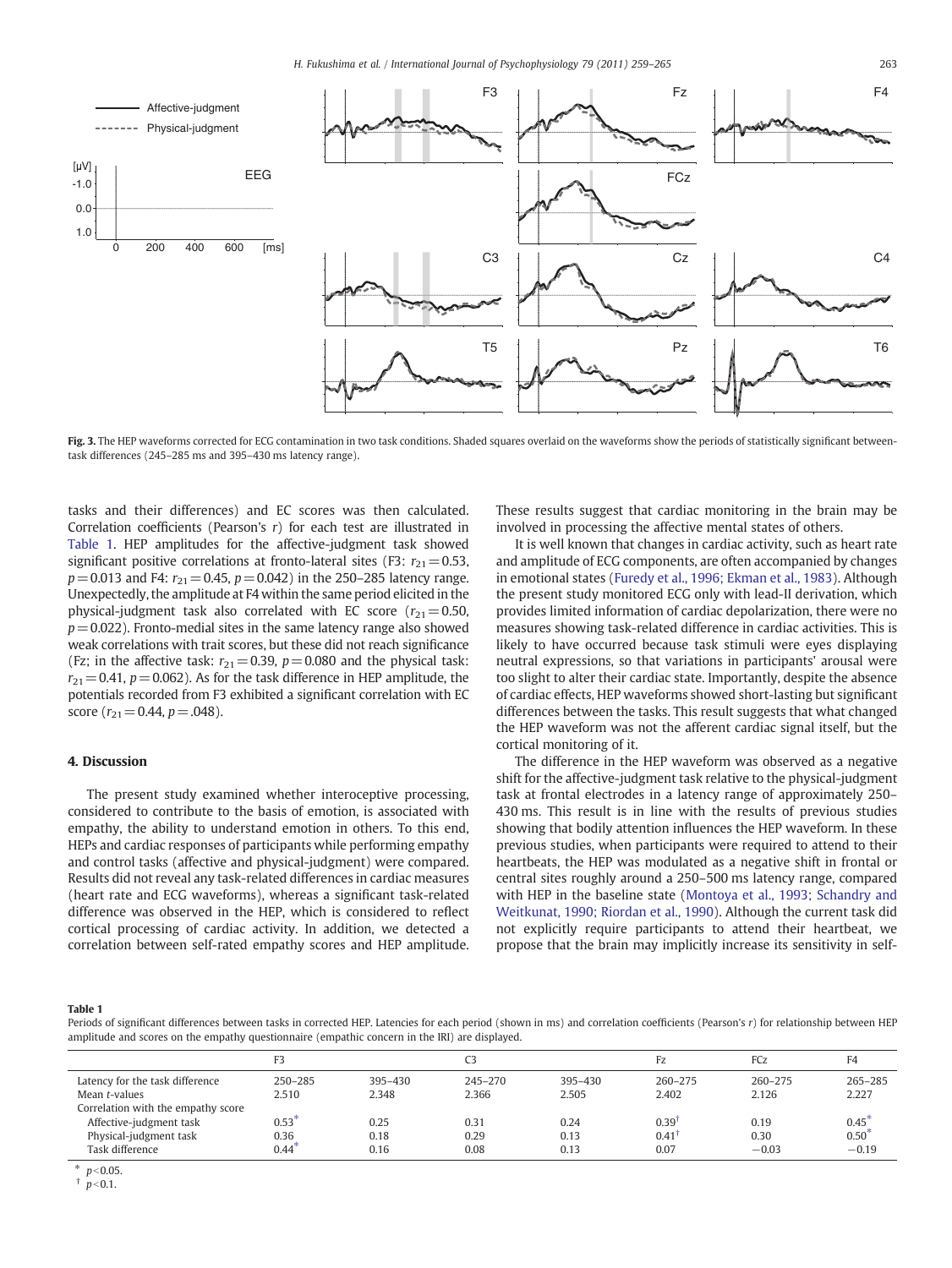monitoring bodily states during empathic processing. In accord with this suggestion, it has been indicated that emotion influences sensitivity of external perception (such as visual perception) at early stages of processing ([Vuilleumier and Driver, 2007; Phelps et al.,](#page-6-0) [2006\)](#page-6-0). Thus, it is possible that similar interactions exist between emotion and interoception, and that this was reflected as HEP modulation in the current results.

In addition to the differentiation of the HEP waveform, we also observed an association between the amplitude of HEP and scores on an empathy scale. The HEP amplitude recorded at frontal electrodes in the earlier period (approximately 250–280 ms latency range) was found to be correlated with empathy score. Specifically, left frontal (F3) potentials showed an association in the affective-judgment task, as well as in the amplitude difference with the physical-judgment task. This correlation lends support to the hypothesis that a link exists between empathy and physiological monitoring.

However, several unexpected patterns were exhibited in the relationship between neural responses and EC. First, the correlation between HEP and the questionnaire score emerged as a positive, rather than an inverse, correlation. That is, a higher trait empathy score corresponded to a positive deflection in the recorded potential. Because the influence of the affective task on the HEP was observed as an amplitude shift in the negative direction, an inverse correlation between the HEP amplitude and empathy score would be expected. As such, the positive correlation shown in the results appears difficult to interpret. Previous studies have, however, also reported similar discrepancies in the properties of the HEP. Studies on individual differences have demonstrated that HEPs from good heartbeat perceivers tend to show more positive deflection than bad perceivers within ≈350 ms latency ([Pollatos and Schandry, 2004; Katkin et al.,](#page-6-0) [1991](#page-6-0)), although within-subject examinations have shown that directing attention toward heartbeats can cause negative deflection (shift to the cathode direction) as illustrated previously. This discrepancy between intra- and inter-individual variations in the HEP has not yet been resolved. The result of the present study was at least in accord with some previous reports.

Second, EC scores significantly correlated with HEP amplitude not only in the affective-judgment task, but also in the physicaljudgment task, which was designed to act as a non-affective control task. The nature of empathy processing, as well as the characteristics of the current tasks must be considered in interpreting this result. The evaluation of another person's emotion can be achieved in more than one way, i.e. via autonomic perception ("emotional empathy"), and/or intellectual reasoning of the other's mental state ("cognitive empathy"; [Decety and Lamm, 2006; Preston and de Waal, 2002;](#page-6-0) [Davis, 1983\)](#page-6-0). The present affective task primarily involves cognitive aspects of empathy, for the reasons mentioned previously. However, it should be noted that the participants were presented with eye image stimuli not only in the affective-judgment task, but also in the physical-judgment task. Thus, implicit emotional processing (emotional empathy) might also be involved in the physical task, even though explicit processing (cognitive empathy) was not required in this task. Considering that the EC score is a measure of an emotional (rather than cognitive) aspect of the empathic trait ([Davis, 1983](#page-6-0)), implicit and automatic emotion perception might have influenced the physical-judgment task so that the HEPs in this task appeared to be associated with scores on the empathy questionnaire. Nevertheless, the HEP demonstrated intra-individual modulation as a function of task, and the difference in amplitude between the tasks also showed a correlation with questionnaire score. These results suggest an interaction between interoception and empathy in terms of neural processing. On the other hand, only limited conclusions can be drawn from the correlation analysis between ERP data and single trait questionnaire score. As such, individual differences in HEP and other socio-emotional traits should be further examined in future research.

Overall, we found that a task of interest modulated brain electrophysiological potentials, and the potential of interest showed a correlation with a trait measurement that was relevant to the task. Taken together, the present results suggest the existence of an interaction between the neural substrates of cardiac monitoring and affective cognition. In other words, the results indicate that interoception may be involved in empathy.

The measurement of ERPs generally provides little information about the exact spatial locations of the neural origin of measured signals. Moreover, the present experiment involved a limited number of electrodes and did not utilize source localization methods. Therefore only speculative conclusions can be drawn about the neural mechanisms underlying the present findings, based on previous reports. One previous study estimated that the sources of the HEP were located in the intra-operculum and the medial frontal lobes (particularly the insula and ACC; [Pollatos et al., 2005\)](#page-6-0). These cortical regions receive afferent feedback from the peripheral nervous system via the nucleus of the brain stem, hypothalamus and thalamus [\(Craig,](#page-6-0) [2003; Cameron, 2001\)](#page-6-0). Previous functional neuroimaging studies have robustly reported the activation of these viscerosensory areas during tasks requiring interoceptive awareness ([Pollatos et al., 2007a;](#page-6-0) [Critchley et al., 2004; Van Oudenhove et al., 2004\)](#page-6-0). In addition, some previous functional neuroimaging studies utilizing stimuli and tasks similar to the present experiment reported activation of the same frontal regions [\(Baron-Cohen et al., 1999; Mitchell et al., 2005](#page-6-0)). Therefore, we propose that the influence of task on the HEP in the present study might reflect modulation in the intra-operculum and/or medial areas of the frontal lobe. However, techniques with higher spatial resolution than ERP measures are more suitable for elucidating the locus of neural interaction between interoception and social cognition in detail.

Finally, it should be noted again that social cognition (including empathy) consists of a range of multidimensional processes, which are typically described along the emotional/cognitive or reflexive/ reflective dimensions [\(Lieberman, 2007; Preston and de Waal, 2002;](#page-6-0) [Davis, 1983](#page-6-0)). While the present study was concerned with cognitive aspects of empathy, it would be helpful for future research to examine emotional empathy, characterized as an automatic sharing of emotion, using the current paradigm. For example, future studies could investigate the neural response to observing strong emotions in others that might elicit actual cardiac changes in the observer. Moreover, non-affective mentalizing (theory of mind) is another suitable target for future research into mind–body interaction. In addition, functional properties of the HEP, such as the possible effects of cognitive load and task difficulty, are still largely unknown. To clarify the general properties of the HEP, further exploration into the relationships among personal traits, social behavior, physiological response, and neural activity for interoception are required.

## 5. Conclusion

Interoception is widely considered to be a fundamental factor in the generation of emotion. The present study demonstrated that cortical activity underlying interoception is influenced by overt socioemotional cognition. We found modulation of interoceptive processes associated with an empathy task (affective judgment of others) and individual differences regarding empathy traits. Taken together with previous findings, these data suggest that the central monitoring of the cardiovascular activity of one's own body is likely to be involved in processing the affective states of others. The use of HEP measurements to examine neural activity directly reflecting interoceptive processing in the background of another simultaneous cognitive task has methodological advantages for further investigation of the interactions between body and mind.